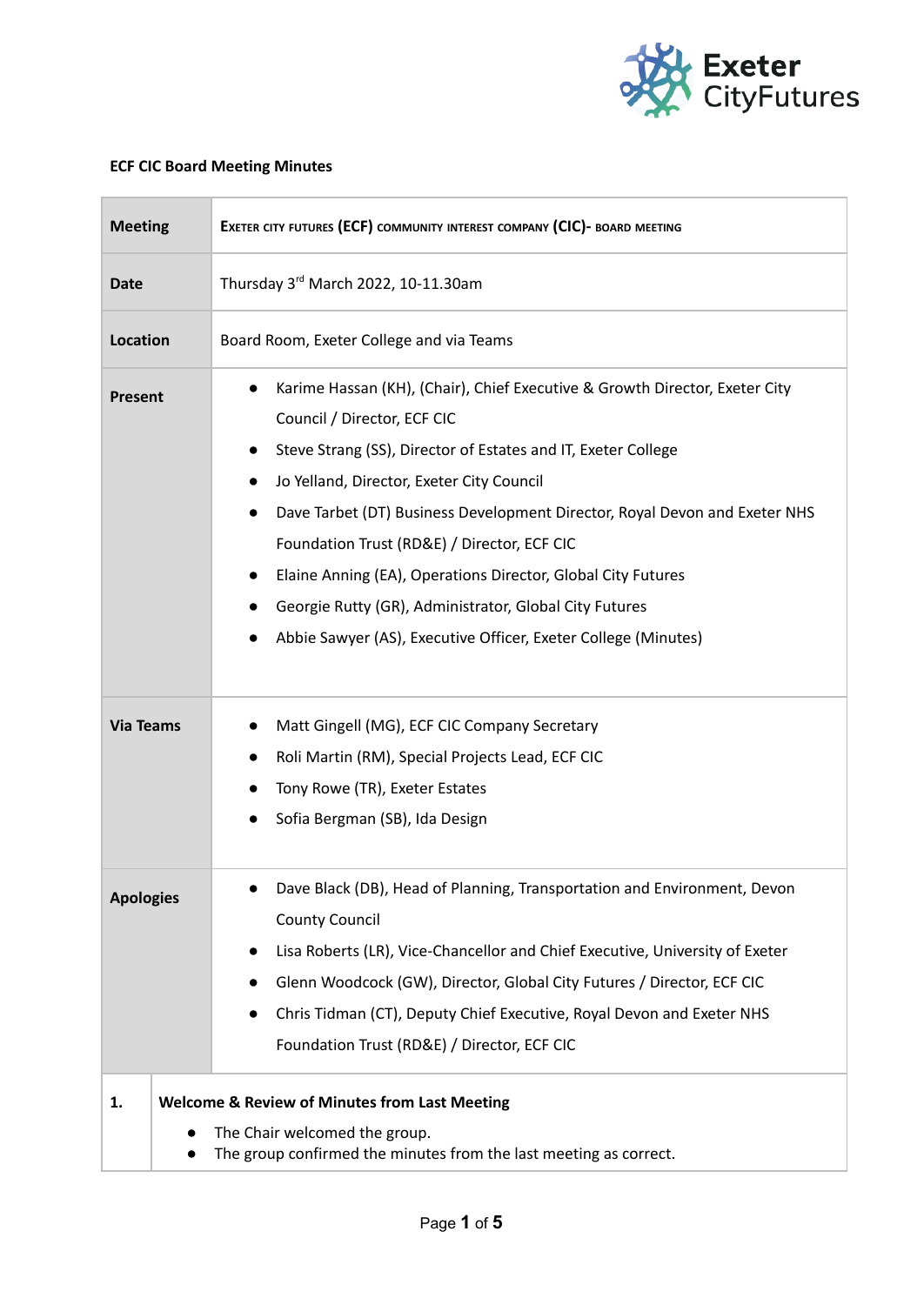

|    | The Chair stated that any actions arising from the minutes will be discussed as they<br>appear in this meeting's agenda i.e., retrofitting, conversations had by JY and KH, WSP and<br>City Fund.<br>It was agreed that the Data Mill will be discussed at the end of the session as the last<br>agenda item.<br>The Chair stated that dual contract would be discussed off line as it contained confidential<br>information.                                                                                                                                                                                                                                                                                                                                                                                                                                                                                                                                                                                                                                                                                                                                                                                                                                                                                                                                                                                                                                                                                                                                                                                                                                                                                                                                                                                                                                                                                                                                                                                |  |
|----|--------------------------------------------------------------------------------------------------------------------------------------------------------------------------------------------------------------------------------------------------------------------------------------------------------------------------------------------------------------------------------------------------------------------------------------------------------------------------------------------------------------------------------------------------------------------------------------------------------------------------------------------------------------------------------------------------------------------------------------------------------------------------------------------------------------------------------------------------------------------------------------------------------------------------------------------------------------------------------------------------------------------------------------------------------------------------------------------------------------------------------------------------------------------------------------------------------------------------------------------------------------------------------------------------------------------------------------------------------------------------------------------------------------------------------------------------------------------------------------------------------------------------------------------------------------------------------------------------------------------------------------------------------------------------------------------------------------------------------------------------------------------------------------------------------------------------------------------------------------------------------------------------------------------------------------------------------------------------------------------------------------|--|
| 2. | <b>City Fund</b>                                                                                                                                                                                                                                                                                                                                                                                                                                                                                                                                                                                                                                                                                                                                                                                                                                                                                                                                                                                                                                                                                                                                                                                                                                                                                                                                                                                                                                                                                                                                                                                                                                                                                                                                                                                                                                                                                                                                                                                             |  |
|    | The group discussed the City Fund Model.<br>This is a fresh approach to city development which intends to support new communities<br>with sustainable, high-quality, affordable and net zero housing, whilst also providing a<br>long-term revenue stream for the public sector.<br>This differs from normal finance as it is locally controlled and net zero.<br>The Chair informed the group that the heads of all Board Organisations have been<br>$\bullet$<br>contacted by ECF with the outline business case, so they understand what it is / what is<br>being done. They have been asked if they would like to participate at an organisational<br>level in the City Fund.<br>If there is a particular reason that board organisations are unable to participate i.e. due to<br>legal reasons, they have been asked to give context to help ECF build a better picture<br>It had been noted that Exeter College were unable to participate for legal reasons.<br>There is a great deal of flexibility in the model.<br>It was suggested to have a series of workshops explaining how this model works in a<br>$\bullet$<br>collaborative and open way, ECF are very interested to do this with the appropriate people<br>in board member organisations.<br>Action: Board members to speak to their CEOs to check in with their willingness to<br>participate in the City Fund Scheme.<br>Action: Directors to arrange workshops with member organisations.<br>It was noted that the City Fund is attracting some interest from other parts of the country<br>$\bullet$<br>who may want to replicate the Model.<br>The group agreed that the project had grown significantly in size, and as such the amount<br>of external support has multiplied.<br>Action: Updates sought from directors on internal processes in their organisations for<br>progressing consideration.<br><b>Action:</b> Discussion and decision on sites for modelling as per the Partners meeting 10 <sup>th</sup><br>December. |  |
|    |                                                                                                                                                                                                                                                                                                                                                                                                                                                                                                                                                                                                                                                                                                                                                                                                                                                                                                                                                                                                                                                                                                                                                                                                                                                                                                                                                                                                                                                                                                                                                                                                                                                                                                                                                                                                                                                                                                                                                                                                              |  |
| 3. | <b>Change Makers Programme</b><br>Exeter City Futures were awarded £250,000 funding from the National Lottery Community<br>Fund, to develop a community engagement programme to build local change projects and<br>respond to issues in a way that supports the city's ambition to become carbon neutral by<br>2030.                                                                                                                                                                                                                                                                                                                                                                                                                                                                                                                                                                                                                                                                                                                                                                                                                                                                                                                                                                                                                                                                                                                                                                                                                                                                                                                                                                                                                                                                                                                                                                                                                                                                                         |  |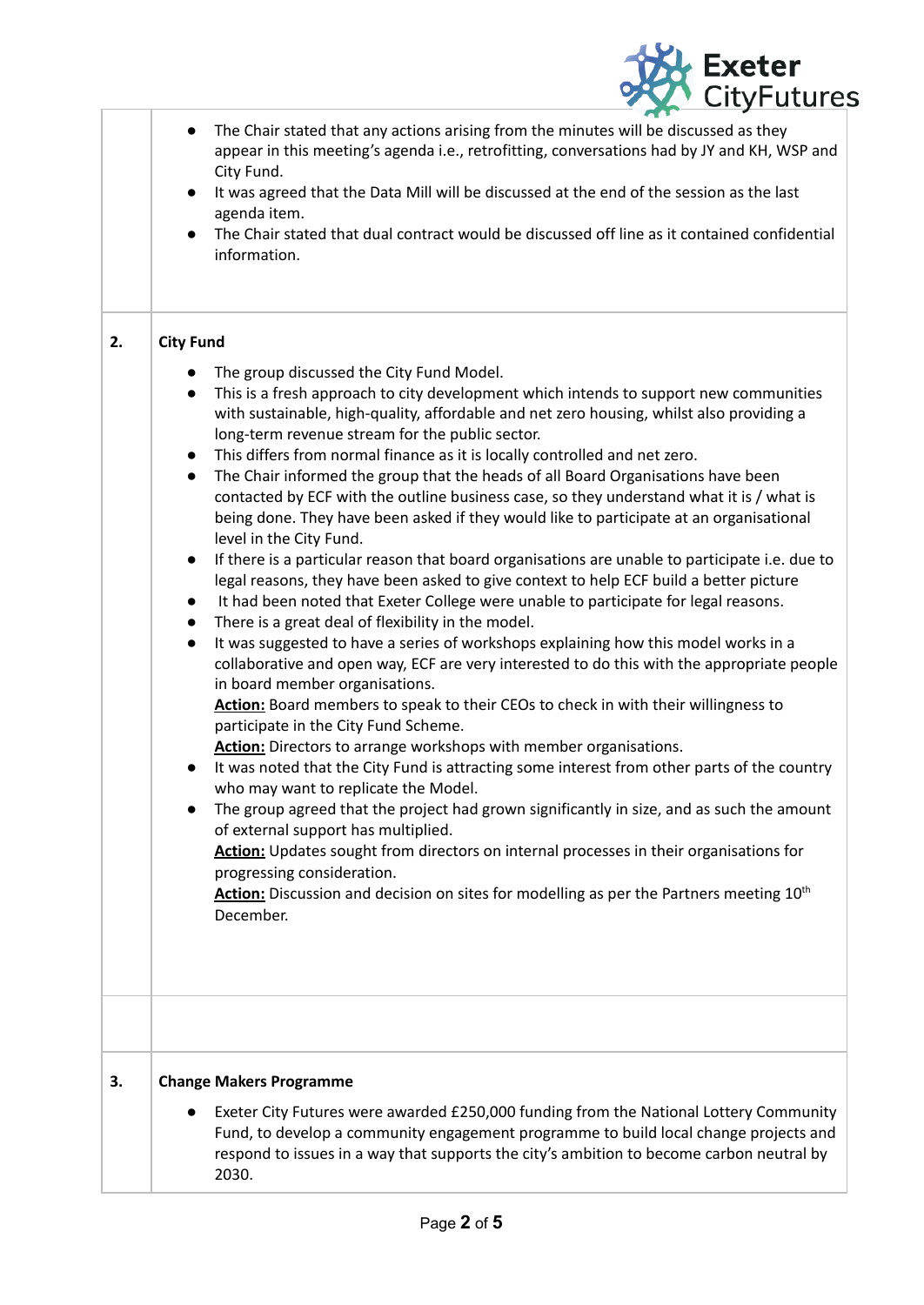

|    | The Chair ran through the structure of ECF and how this would support the Change<br>Makers Programme - he spoke to the group about Carly Mays (ECF's Community<br>Engagement Officer), and how crucial her role is to the Change Makers Programme.<br>Carly is currently solely overseeing community projects. The Chair informed the group<br>that a proposal will shortly be made to the National Lottery, that Carly manages/oversees<br>the project, and a Community Development Officer picks up on some specific tasks in the<br>other work packages, such as the toolkit, the Chair will provide further updates on this as<br>applicable.<br>The group discussed community projects that focus on net 0 and run independently from<br>$\bullet$<br>the Council. It was agreed that this speaking to these groups about net0 and supporting it<br>would be a good project for ECF to get involved with to get involved and inform people<br>about ECF.                                                                                                                                                                                                                                                                                                    |
|----|------------------------------------------------------------------------------------------------------------------------------------------------------------------------------------------------------------------------------------------------------------------------------------------------------------------------------------------------------------------------------------------------------------------------------------------------------------------------------------------------------------------------------------------------------------------------------------------------------------------------------------------------------------------------------------------------------------------------------------------------------------------------------------------------------------------------------------------------------------------------------------------------------------------------------------------------------------------------------------------------------------------------------------------------------------------------------------------------------------------------------------------------------------------------------------------------------------------------------------------------------------------|
| 4. | <b>West Exe</b>                                                                                                                                                                                                                                                                                                                                                                                                                                                                                                                                                                                                                                                                                                                                                                                                                                                                                                                                                                                                                                                                                                                                                                                                                                                  |
|    | TR spoke to the group about his proposals for - West Exe (formally Peamore).<br>SB shared West Exe Park vision plan, which is a bold commitment to quality, community,<br>and wellbeing, at the heart of a green working environment which is wholly different to<br>what is on site at the moment.<br>West Exe offers a strategic location provides services, jobs and sits on gateway into Exeter.<br>There will be infrastructure in place to support green travel into the centre of Exeter.<br>SB confirmed that they are currently speaking to Devon County Council (DCC) about the<br>West Exe site re. transport links. They would like to work in conjunction with DCC to make<br>this a more attractive place to commute from, charge electric cars etc.<br>The group were in support of this strategic hub less than 10/15 minutes' walk to the city<br>centre.<br>The group agreed the proposals were in line with the strategic hub concept identified in<br>$\bullet$<br>the Net Zero 2030 Plan.<br>The site is within Teignbridge but the concept plan involving a mix of uses including<br>planned health facilities would further the aims of the Net Zero Plan and there was clear<br>support for the concept delivering the strategic intent. |
| 5. | <b>Top 5 Priority Actions</b>                                                                                                                                                                                                                                                                                                                                                                                                                                                                                                                                                                                                                                                                                                                                                                                                                                                                                                                                                                                                                                                                                                                                                                                                                                    |
|    | <b>Civic University Agreement</b>                                                                                                                                                                                                                                                                                                                                                                                                                                                                                                                                                                                                                                                                                                                                                                                                                                                                                                                                                                                                                                                                                                                                                                                                                                |
|    | The Civic University Agreement has been signed and has been identified in the net zero<br>2030 agenda as a core priority and Exeter City Futures has been identified as the delivery<br>route for the CUA.<br>The Partner organisations have signalled a refresh in the directors from their<br>organisations.<br>Action: MG will make contact with the respective organisations for instructions on<br>nominated directors in time to be in position for the next Board meeting.                                                                                                                                                                                                                                                                                                                                                                                                                                                                                                                                                                                                                                                                                                                                                                                |
|    | The Chair discussed the big ticket items from the Net Zero plan.                                                                                                                                                                                                                                                                                                                                                                                                                                                                                                                                                                                                                                                                                                                                                                                                                                                                                                                                                                                                                                                                                                                                                                                                 |
|    | Ensuring that 100% of the City's energy is from Clean Resources                                                                                                                                                                                                                                                                                                                                                                                                                                                                                                                                                                                                                                                                                                                                                                                                                                                                                                                                                                                                                                                                                                                                                                                                  |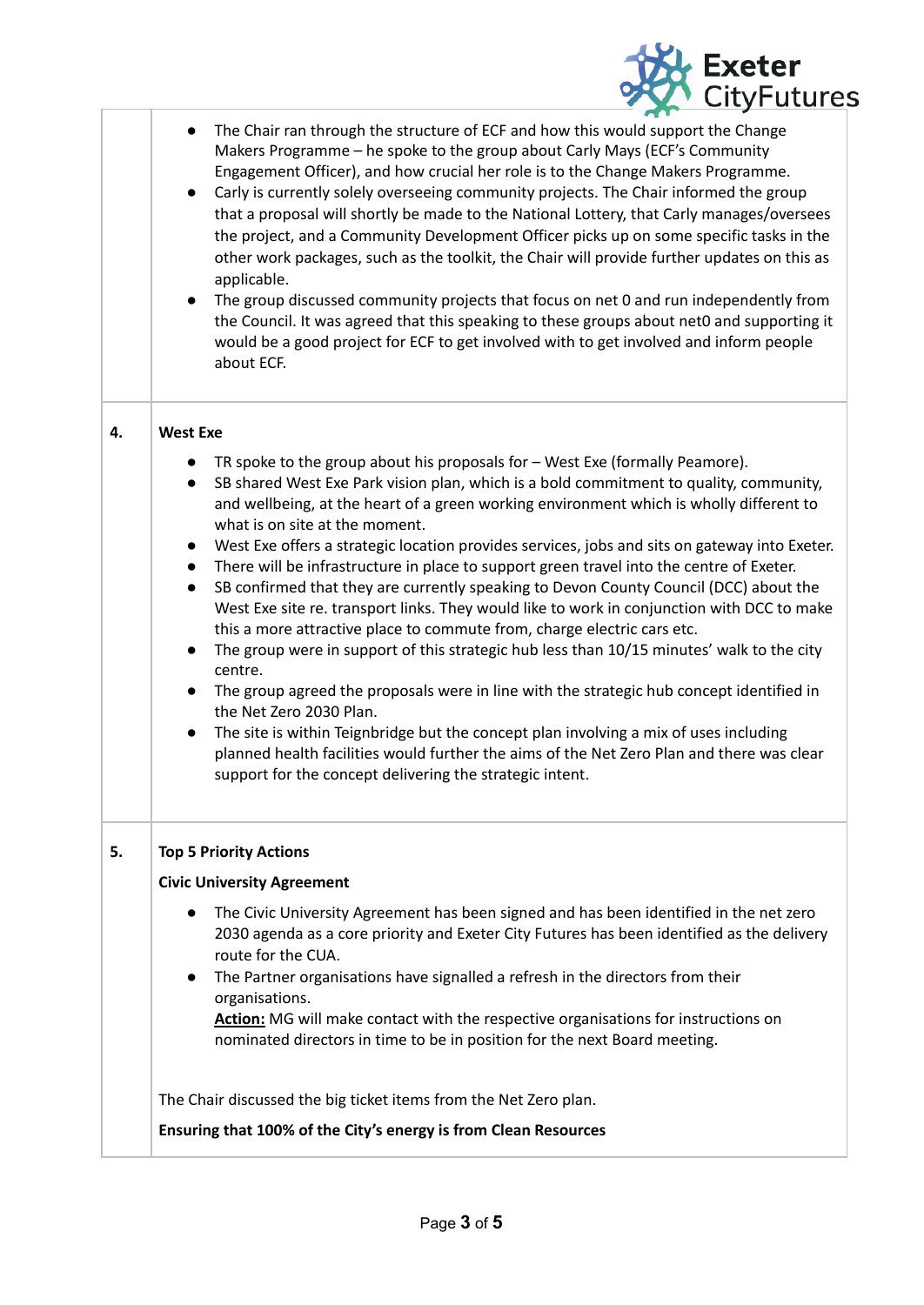

- The Chair noted that ECF's first aim was to look at energy independence, and making the City congestion free. The issues with being a City were discussed i.e. limitations due to urban area so no space for wind farms etc.
- Target setting for PV assumes that by 2030 25% of Exeter's existing domestic roofs have PV installed and that 50% of new homes built between 2020 and 2030 have PV. Estimate 45,179 existing roofs. This would mean 13,971 domestic roofs will have PV.
- It was suggested that an option to consider would be to map ward by ward where we have sufficient buildings with the right numbers of solar panels, and where we are short, we could then work with communities in a grassroots way. This would then gradually build up to our target in a more achievable way.

## **Retrofitting**

- The group noted the size of this mission. We need to do 2,821 loft insulation measures per year to 2030. The data suggests that 32% of the homes in Exeter (18,053) do not have wall insulation of which 54% (9,752) are cavity walls and 41% (7,472) are solid walls. 1,084 cavity wall insulation installations are required per year to 2030. • 415 solid wall insulation installations per year.
- There are challenges with how to do this in the private sector, as there is a great deal of reluctance. Even when retrofitting is offered for free, there seems to be a great deal of mistrust around it.
- The practical issues re. retrofitting were discussed, it was agreed to pick this up at the next meeting.

**Action:** Retrofitting to be added to the next meeting agenda.

- The group suggested that based on other studies, a good way to approach retrofitting would be by segmenting the population to look at what drives decisions around net 0. This could then be used to build up a multi-layer action plan.
- It was also noted that Council have responsibility for houses of multiple occupancy, there is a lot of flexibility re. quality standards and will look at if there is a way local policy can be used to drive landlords to retrofit the properties.

**Action:** Action: KH to invite City Science and Emerald Green to a future meeting to present their work and findings.

Re. Retrofitting the group agreed that various myths need to be demystified, as there are various technologically advanced techniques. EA suggested an information campaign through ECF's social media, the group agreed for this to be actioned – a roadshow style event was also thought to be a good idea.

Action: EA to put together an information campaign on retrofitting for social media.

## **Conduct multi-authority strategic planning to exploit maximum potential for renewable generation**

KH speaking to GW about rural communities and the potential for multi-authority agreements in rural areas.

**Action:** Multi-authority agreements to be added to the next agenda.

## **Enable a shift to all private cars & buses across the city being in the ULEV category**

KH will speak to the portfolio holder at ECC re work with the Exeter Transport Working Group and alignment with DCC and will report back to the group.